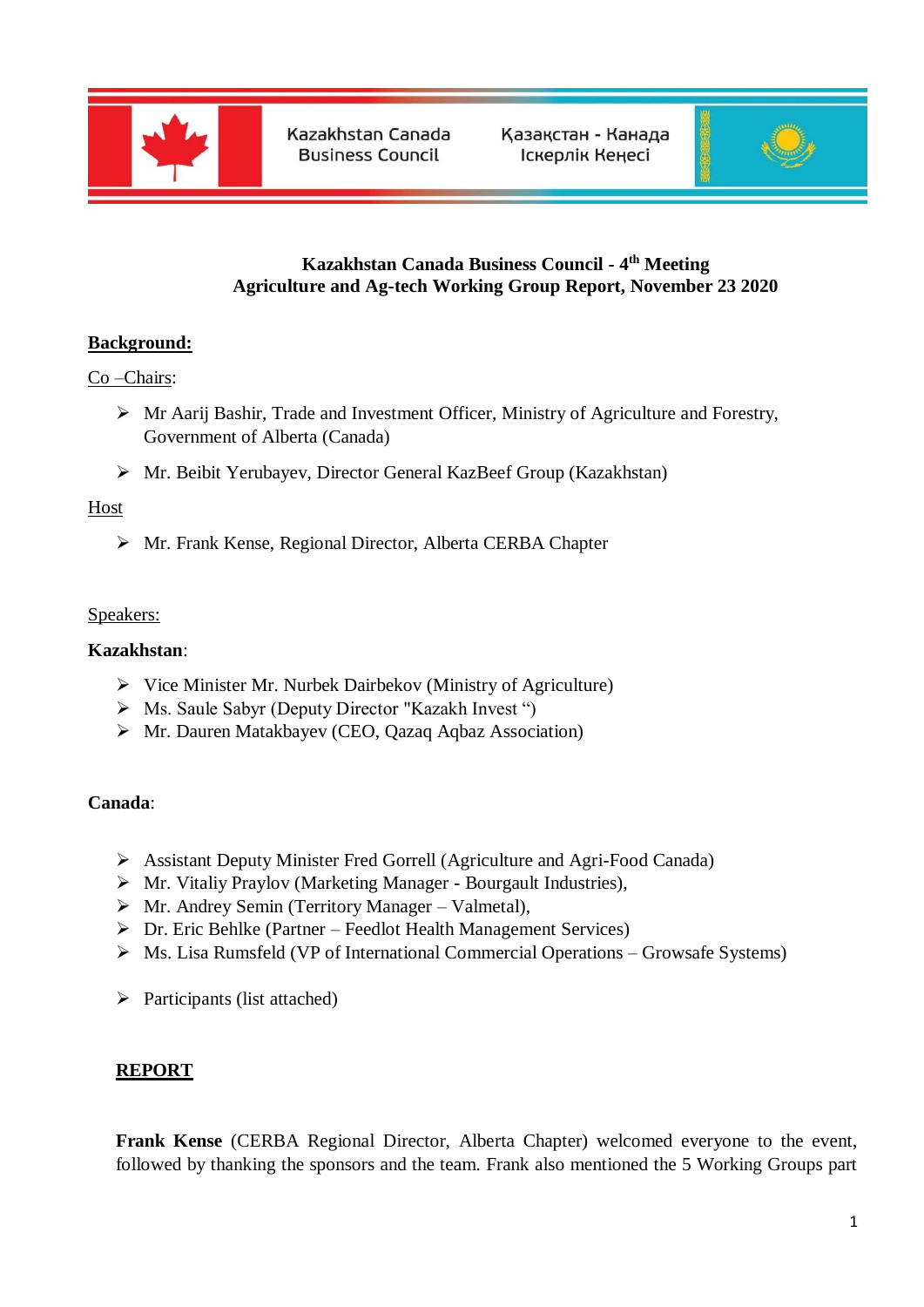of Kazakhstan Canada Business Council IV Meeting and went over the housekeeping items including translation features.

**Aarij Bashir** (Trade and Investment Officer, Government of Albert and Canadian co-chair) delivered opening remarks with a focus on similar climate and the opportunity in the areas of agtech and equipment. Aarij focused on the format of the working group and how the issues and opportunities discussed in this meeting will be shared with political and bureaucratic leadership on both sides with the aim of influencing policies in the agriculture sector for increase cooperation between Canada and Kazakhstan. Aarij then introduced the Kazakh co-chair, Beibit Yerubayev.

**Beibit Yerubayev** (Director General, KazBeef) welcomed the group and talked about the KazBeef operation, which is a vertically integrated beef processing and packing now. They are exporting their product and focus on high quality genetics imported from North America. They have a 10,000 head feedlot and have partnered with Feedlot Health Management Services. KazBeef has been a success story for technology transfer between the two countries. In spite of COVID-19, KazBeef has been very successful in utilizing Canadian agriculture technology. Beibit also mentioned there is tremendous potential for cooperation in the agriculture sector including both crop and livestock sectors. They have been able to access opportunities with regards to learning and genetics.

**Ms Saule Sabyr** (Deputy Director, Kazakh Invest) highlighted the important niche in the agriculture machinery sector of Kazakhstan. They have companies working internationally on machinery production as well as ongoing agreements with manufacturers. 85% of tractor fleet and 68% of harvester fleet have been operation for more than 10 years in Kazakhstan. They have subsidy assistance for up to 25% of the machinery cost and preferential treatment for required for input costs. Special discussions are going on to include both imports/export customs preferences as well. Investors' rights are also protected through a variety of councils that are also addressing business climate issues, laws and practices in line with international standards like the English Common Law. Kazakh Invest has a "one stop shop" approach and they have representatives in several regions in KZ as well as internationally. Kazakhstan has 13 special economic zones that have investment preferences including 0% corporate taxes, land use taxes and others. Government support for subsidies and parameters depend on size of foreign investment and location. There are 24 industrial zones and a 25% rate of investment subsidy. There are more than 20 financial institutions with government participation for financing of priority sectors in Kazakhstan including KazAgro Finance , Ka zakhstan Investment Development Fund, Samruk-Kazyna Invest, etc. They also work with International Financial Institutions including Asian Development Bank, CitiBank and World Bank. They currently have 40 investment proposals in the livestock, fish farming and processing, crop production and other sectors.

**Maksat Zhanabayev** (Director of Department of International Relations and Investment Attraction, Kazakhstan Ministry of Agriculture) highlighted that Kazakhstan agriculture products are exported to 70 countries abroad. There are 1 billion consumers in EU, China and Russia with Caspian basin being a priority now. They are looking to expand their exports to other EU markets, Israel and Japan. They provide 25% subsidies in meat, oilseeds, wheat, dairy, fruits and vegetable sectors. They are also investing in value added processing in these sectors but there are still some barriers. They now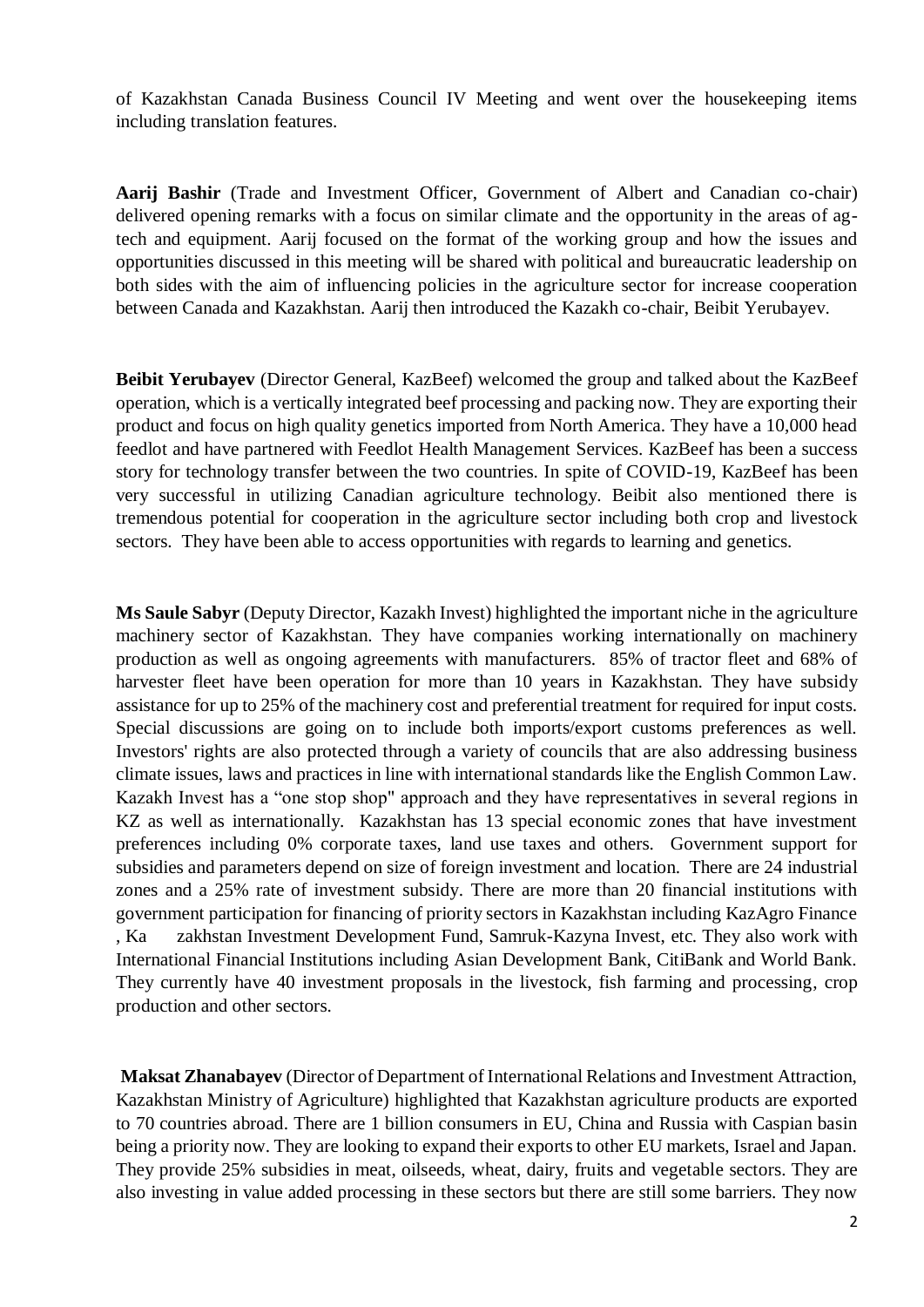have export protocols with Iran, Saudi Arabia, UAE, Russia, EU and China. There is potential for dairy product exports but don't have enough production to meet the needs of both domestic and international markets. There is export market potential in Turkey, Mongolia, Uzbekistan, Kyrgyzstan, China and Russia. Wheat Processing and oilseed products have huge potential for exports, as well as fruits and vegetables.

**Vitaliiy Praylov (Bourgault)** provided a summary of agriculture equipment that Bourgault manufactures with technical details. They have more than 45 years of experience in the sector and started working in Kazakhstan in 2002. The produces a wide range of equipment including new Air seeders and Mid Row Banders critical in the mix. They have approximately 1000 different working units in the fields of Kazakhstan, which include seeders and tillage products. They also highlighted HIighline that manufactures equipment with focus on livestock sector include bale processors, feed mixers and rock pickers.

**Andrey Semin (Valmetal)** presented on their milking equipment and their search for reliable commercial partners in Kazakhstan. Their main focus is on dairy farm machinery. Their aim is to provide farmers with innovative and reliable equipment to mechanize and automate including the chore of processing and distributing feed to herds, manure management and waste management. Valmetal group started almost 30 years ago as a machine shop manufacturing parts and components for other industries as well as custom made machinery. They now have 6 companies, over 500 employees and a worldwide distribution network. They are not new in the region. Part of their equipment is up and running for more than 10 years in different farms of Kazakhstan and Russia. They exported first equipment to Russia in 2006 and since that time they have installed more than 330 scrapers system as well as 230 manure pumps in Russia. In Kazakhstan, they equip 10 farms with their manure handling equipment. Feed cost comprises of up to 60% of price of milk and they have equipment that increases feed efficiency. Manure handling is the second direction for their company, where they have scrappers for making floors as clean as possible. The next step is manure recycling where they can use manure as an input. They have more than 10 projects in Russia with Ekoniva Holdings.

**Eric Behlke (Feedlot Health Management Services)** highlighted their work with KazBeef since 2019. Feedlot health is important. They currently provide subscription-based suite of professional services to beef feedlots and calf grower operations in Canada, United States, Mexico, Brazil, and Kazakhstan. Annual throughput of client operations is approximately 4 million beef cattle/year. From the air, KazBeef would look very similar to high tech feedlot in Western Canada. KazBeef is their only client in Eurasia. This is a perfect example of technology transfer and partnership in Agtech space as their technology was installed in KazBeef's new barn. They have chutes side data collection in Russian. They provide production consulting services including animal health, feeding, performance, animal management, procurement and certification with technology used throughout. They monitor feedlot performance including morbidity and mortality. They can do projections with the team through software that replicates daily performance collected in Kazakhstan and synchronized with Canada daily, 365 days a year.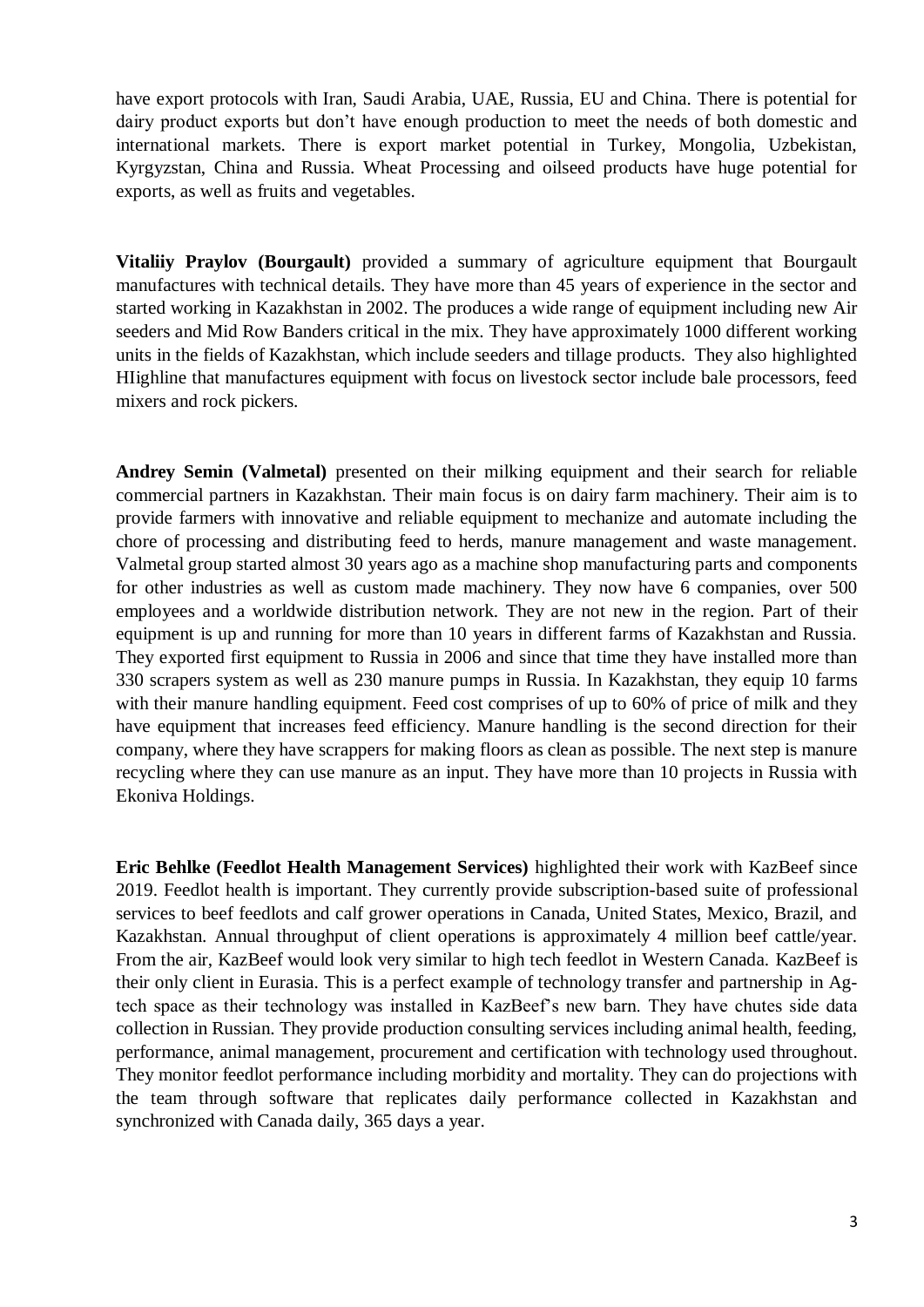**Lisa Rumsfeld (Growsafe)** and **Dauren Matakbayev (Qazaq Aqbaz) presented** on their partnership. Growsafe is precision livestock company that uses systems to capture animal weight and feed. They also provide In Vitro Fertilization services as well as phenotype data capture. Their artificial intelligence driven platform identifies combinatorial trait signatures providing accurate genetic insights for phenotype performance. GrowSafe is a platform of livestock monitoring solutions and includes world's largest multi-breed efficiency data base. They partnering globally with breeders, breed associations, feedlots, nutrition companies and academia. Their project with Qazaq Aqbaz focuses on building using technology to advance the breed and expand marketing opportunities. They have installed their system in four partner farms across Kazakhstan and aim to develop efficiency of top tier breeding farms, test up to 2000 animals per year, publish validated efficiency data and launch joint marketing campaigns.

**Fred Gorrell (Agriculture and Agri-Food Canada)** addressed importance of keeping the global supply chain going, minimizing COVID impacts and sustaining government to government relationships. Growth in the tech transfer industries is the key in promoting bilateral relationship. Supply chain disruptions with regards to agri-food has so far not affected Canada. This continues to be a critical challenge as well as an opportunity for establishing stable supply chains. We cannot all produce all the food we need domestically in Canada due to weather, transport and technology. Fred Gorrell also mentioned that food security is an increasing priority for governments and highlighted the importance of fair trade as it allows for predictability. Canada is the  $5<sup>th</sup>$  largest exporter and  $6<sup>th</sup>$ largest importer of agriculture and agri-food products. Canada Kazakhstan cooperation has continued since 1950s and the growing industry-level cooperation on genetics, agri-tech, and farm management is commendable. We are seeing growing business to business cooperation in research, livestock breeding, beef production, and farm management technology. We have a history of trade in genetics, live animals, agriculture machinery, fish and seafood as well as processed foods. Bilateral trade has declined over the years. Canada offers world-class food safety as health is a priority at home and internationally, strong ag–technologies, and reliable and high-quality food supply. We have numerous government programs to support the agriculture and agri-food industry including a department dedicated to science-based, rules-based market access supported by a trade commissioners' network abroad.

**Vice Minister Nurbek Dairbekov (Ministry of Agriculture)** responded to a question on soybeans mentioning that switching to production of oilseeds is as priority. The demand and prices are increasing, so we need to enhance this sector and need irrigation systems. Several associations and companies already heavily involved in soybean sector and we can organize bilateral exchanges. Kazakhstan and Canada have similar soil, climate conditions and people who put their soul and hearts into the agriculture sector. We can use modern technology to increase production of feedlots and we are open to cooperate. We have different measures of state support, investment incentives, protection of the rights of investors, and importantly great natural resources.

Closing remarks were provided by both co-chairs stressing the need for increased cooperation in the ag-tech sector for mutual benefit of both countries.

Frank Kense thanked everyone and acknowledged challenges with time zones and workloads. Aarij thanked Mr Gorrell, presenters and Vera for technical support.